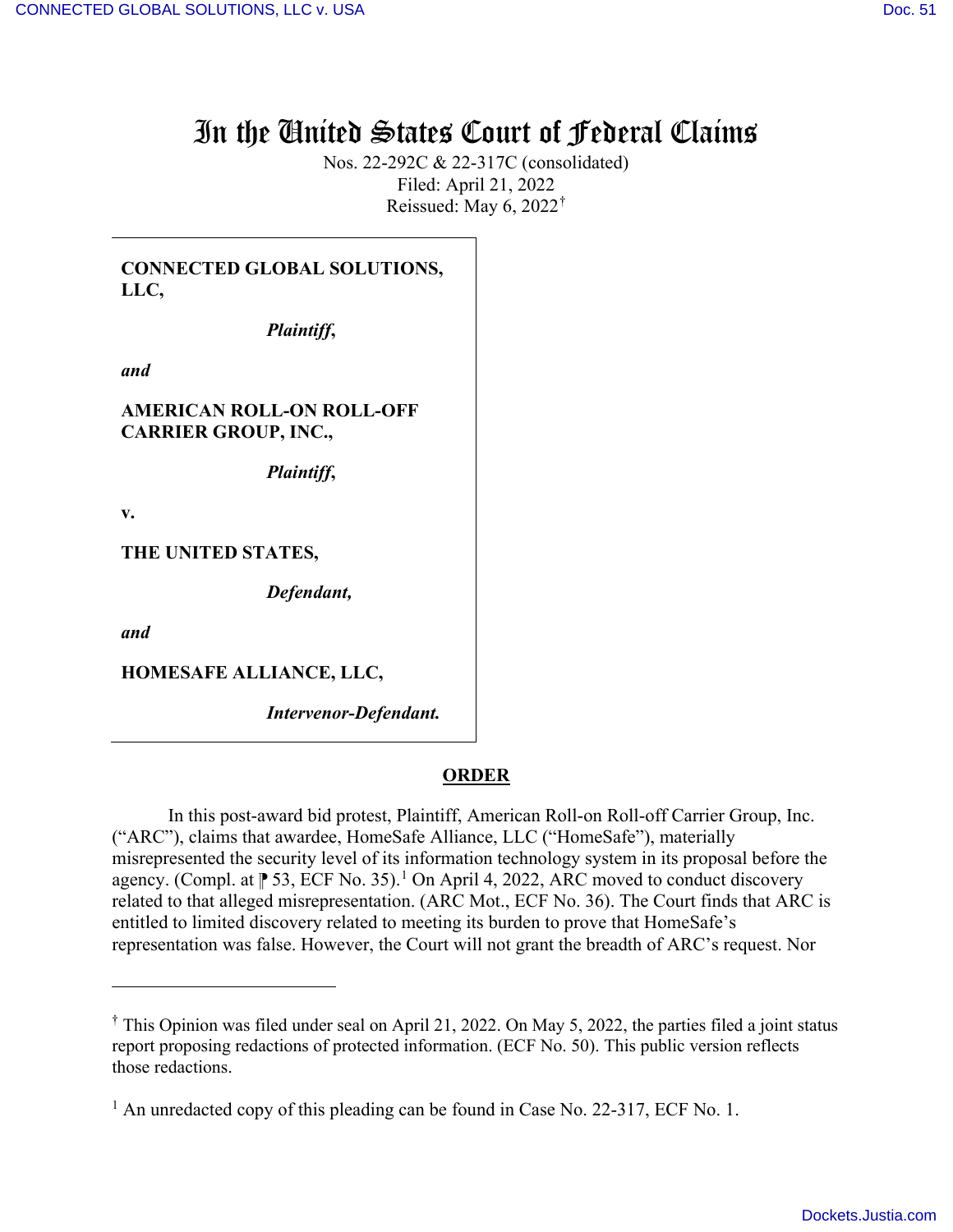does the Court determine at this early juncture whether information gleaned from this limited discovery would properly supplement the administrative record. Accordingly, ARC's Motion is granted-in-part; ARC may serve two interrogatories and a request for admission seeking clarity as to HomeSafe's bases for the purported compliance rating.

In the underlying case, ARC challenges the Department of Defense, U.S. Transportation Command's ("TRANSCOM") decision to award a contract to HomeSafe to perform complete, global household goods relocation services. (Compl. at 3). The Request for Proposal contained four evaluation factors. (Compl. at 4; see also ARC Mot. Appendix ("A ") at 002, Ex. 1). Relevant to the pending motion, the Technical Capability Factor was comprised of four equally weighted subfactors: (i) Operational Approach; (ii) Capacity and Subcontractor Management; (iii) Transition/Volume Phase-In; and (iv) Information Technology ("IT") Services. (ARC Mot. A002, Ex. 1). It is this last factor at issue here.

Under the IT Services Sub-Factor, offerors were asked to describe their technical approaches to meeting 16 separate requirements, one of which being "Secure Access." (Id.). For this requirement, contractors had to "provide and maintain an easy to use, secure, web-based, mobile device compatible IT system able to manage complete household goods relocation services globally during peak (surge) and non-peak seasons." (ARC Mot. A004, Ex. 2).

To meet the secure access requirement, HomeSafe proposed the use of products and services. (ARC Mot. A006–007, Ex. 3). HomeSafe's proposal has achieved FedRAMP High compliance, HomeSafe is able to take indicated that "[a]s Authority to Operate (ATO) to ensure its own FedRAMP compliance." advantage of (Id.). "FedRAMP" refers to the Federal Risk and Authorization Management Program, which provides a standardized approach to security assessment, authorization, and continuous monitoring for cloud products and services as a prerequisite for use by the Federal Government. (USA Resp. Appendix ("A\_") at 003-005, ECF No. 38). FedRAMP provides "a uniform way to determine . . . security capabilities." Oracle Am. v. United States, 144 Fed. Cl. 88, 118 (2019). The security categories are based on the potential impact that certain events would have on an organization's ability to accomplish its assigned mission, protect its assets, fulfill its legal responsibilities, maintain its day-to-day functions, and protect individuals.  $(Id)$ . Security ratings are categorized into one of three impact levels—Low, Moderate, and High-across three security objectives—Confidentiality, Integrity, and Availability. (USA Resp. A004).

The FedRAMP program management office maintains a public website that lists all FedRAMP authorizations, including the impact level of each authorization. (ARC Mot. A051, Ex. 5). ARC contends that this website reveals that has achieved authorization only at the Moderate impact level. (ARC Mot. at 4). ARC thus argues that the representation that had achieved a High compliance score is a material misrepresentation and takes issue with . (Id.). ARC cites TRANSCOM's praise of

HomeSafe's IT plan, stating: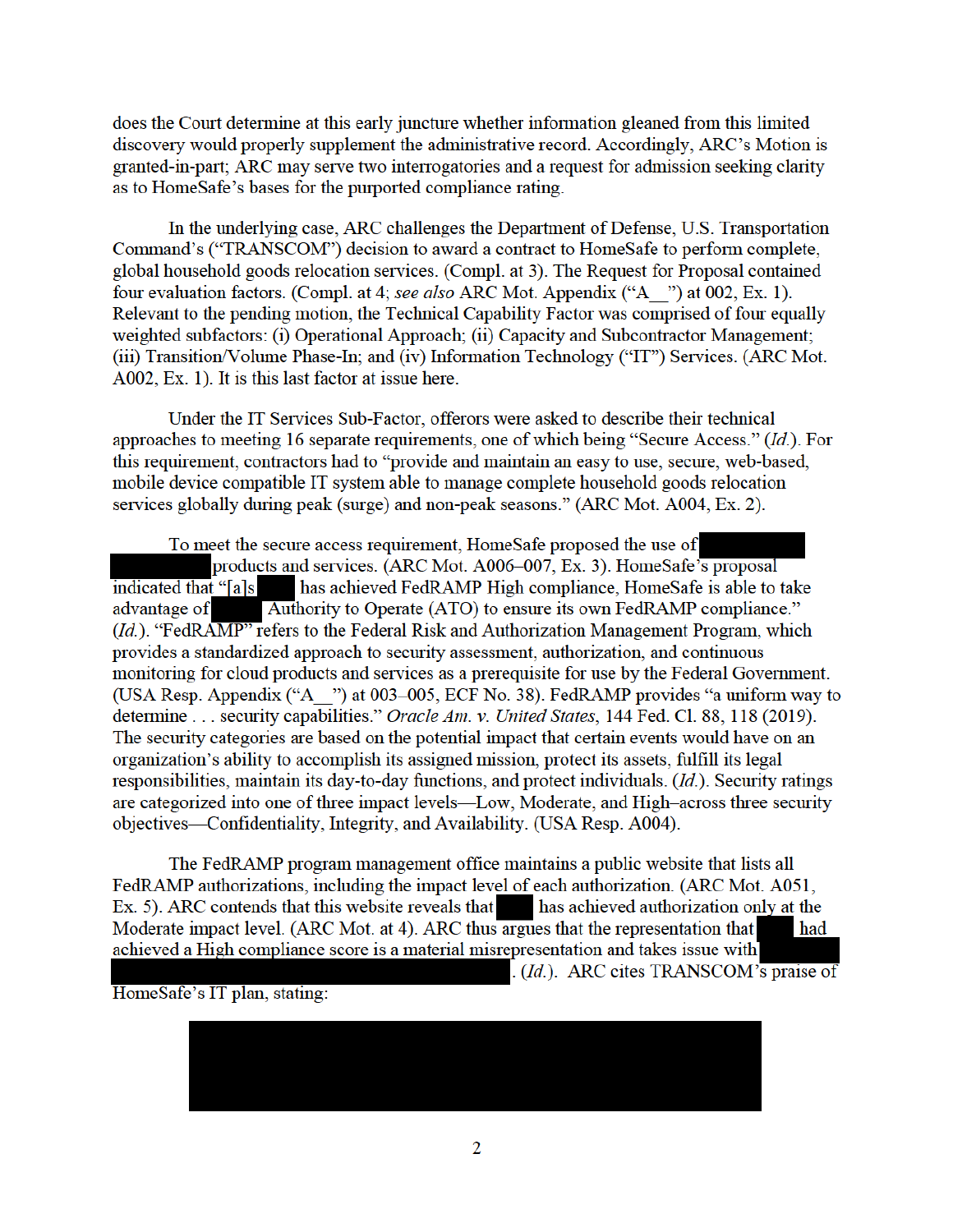(*Id.* citing ARC Mot. A077, Ex. 6) (emphasis removed).

ARC initially protested this award before the Government Accountability Office ("GAO") and, among other arguments, noted this perceived misrepresentation. (ARC Mot. A089–091, Ex. 8). After briefing concluded, the GAO invited the parties to provide additional briefing on the appropriate remedy when an offeror's proposal contains a material misrepresentation. (ARC Mot. A093, Ex. 9). In response, HomeSafe submitted a declaration from the President of one of its subcontractors, MoveHQ, as evidence that HomeSafe did not intend to "mislead the Agency regarding "s FedRAMP status," and indicated that HomeSafe relied on publicly-available information from 's website. (ARC Mot. A98, A100-106, Exs. 10, 11; see also HomeSafe Resp. at 13, 17,  $\overline{ECFN}$ o. 39). The declaration seems to indicate that

's website includes documentation . It states that . (ARC Mot. A102, Ex. 11). The referenced documentation provides, in relevant part, that (*Id.*). Further, the declaration states that website informed users that (Id.). The GAO determined that, based on these representations, HomeSafe had not made material misrepresentations in its proposal. (ARC Mot. A108–110, Ex 12). Although briefing in this case has not begun and the Administrative Record

ARC seeks leave to conduct discovery into the subject matter of MoveHQ's declaration HomeSafe submitted to the GAO. (ARC Mot. at 6). Should leave be granted, ARC intends to serve six interrogatories, six requests for production of documents, one request for admission on HomeSafe, and one subpoena for non-party MoveHQ containing the same six requests for production of documents. (See ARC Mot. A111-118, Exs. 13, 14). Ordinarily, documents or other evidence not considered by an agency in making a procurement decision should not be added to the administrative record in a procurement-related dispute.

has not been filed, that declaration will necessarily be included. RCFC App. C,  $\P$  22(u).

In most protests, the protester challenges, and this Court evaluates, whether an agency reasonably evaluated competing proposals. Because the focal point for judicial review is the agency's administrative record, "the standard for discovery in the bid protest is narrower," than non-bid protest cases. Proxtronics Dosimetry, LLC v. United States, 128 Fed. Cl. 656, 681 (2016). Thus there is often no need for the Court to consider anything beyond the record the agency developed at the time it evaluated proposals. However, not every bid protest fits within that box and some exceptions apply. To justify the "rare" departure from "the rule that review of an administrative decision should be confined to the administrative record," courts reviewing APA claims have required a party seeking discovery to show that "discovery is . . . necessary to create a record without which [a] challenge to the agency's actions cannot be evaluated." Little Co. of Mary Hosp. v. Sebelius, 587 F.3d 849, 856 (7th Cir. 2009) (cleaned up). The Court must grant a request to supplement the administrative record or conduct discovery in a bid protest "if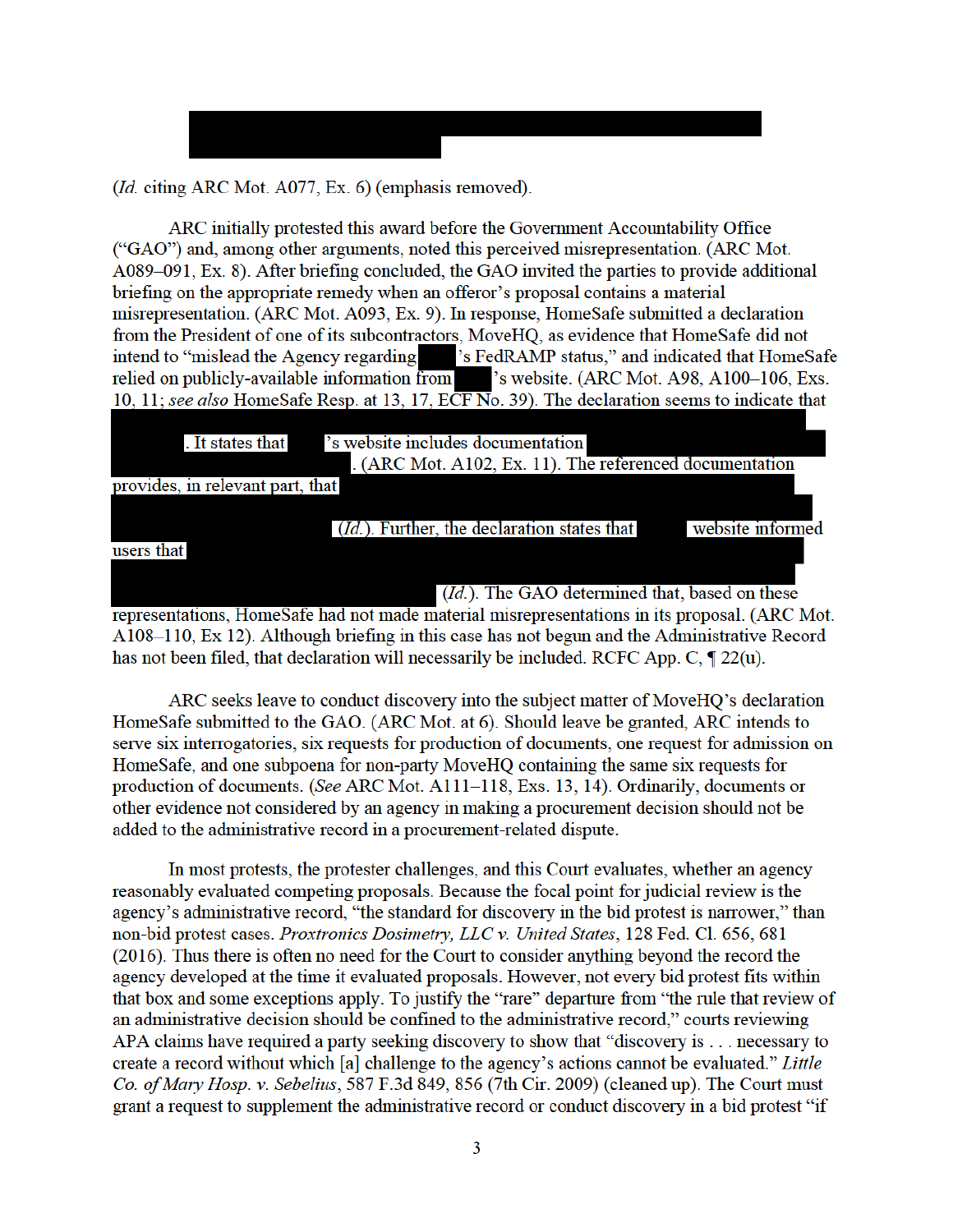necessary for effective judicial review or if the existing record cannot be trusted." *Diversified Maint. Sys. v. United States*, 93 Fed. Cl. 794, 802 (2010) (internal quotations omitted); *cf. Axiom Res. Mgmt., Inc. v. United States*, 564 F.3d 1374, 1381 (Fed. Cir. 2009). This Court should refuse "to supplement the record," to permit further "discovery," or "to otherwise add to the record evidence, not previously possessed by the agency" merely because the proponent of such measures believes that it will "improve the court's 'understanding' of a case." *NEQ, LLC v. United States*, 86 Fed. Cl. 592, 593 (2009).

The United Sates and HomeSafe oppose ARC's discovery request, responding that what ARC seeks is unnecessary and overly broad. (*See generally* USA Resp.; HomeSafe Resp.). Both the United States and HomeSafe fail to acknowledge the burden ARC must meet to plead a material misrepresentation. To succeed on its claims, ARC must go further than simply demonstrating the arbitrariness and capriciousness of agency action. In order to establish a material misrepresentation, "plaintiff must demonstrate that (1) [the awardee] made a false statement; and (2) the [agency] relied upon that false statement in selecting [the awardee's] proposal for the contract award." *Blue & Gold Fleet, LP v. United States*, 70 Fed. Cl. 487, 495 (2006) (citation omitted), *aff'd*, 492 F.3d 1308 (Fed. Cir. 2007); *see also Sealift, Inc. v. United States*, 82 Fed. Cl. 527, 538 (2008). Thus, here, if ARC can establish that (1) HomeSafe falsely indicated that had a High security impact rating, and (2) that TRANSCOM relied upon this representation in the awarding of the Contract, then ARC has met its burden of proving a material misrepresentation.

When material misrepresentation in the bidding process is alleged, courts do not examine the subjective mindset of the awarding agency, but "instead look to whether or not the statement itself constitutes misrepresentation—something that is determinable the moment that it is submitted for agency consideration—and then whether or not the agency relied on that statement in making its award decision." *GTA Containers, Inc. v. United States*, 103 Fed. Cl. 471, 484 (2012). As long as the representation was made, then it is appropriate to apply the misrepresentation standard, regardless of when the information casting doubt on the statement came to light. *Id.* To do otherwise promotes the inclusion of unreliable, even plainly false, information into the procurement decision.

At this stage, the record is bare of an administrative record or dispositive motions. Because of the incipient stage of litigation, ARC need only make a threshold showing that "make[s] plausible the inaccurate representation claim." *Alaska Structures, Inc. v. United States*, 144 Fed. Cl. 80, 86 (2019). ARC has done so.

This is not a case where the Court would consider information that was before the agency, but instead must consider the conduct of and information available to an awardee. The Court of Federal Claims has recognized that some bid protests necessarily call for consideration of outside documents:

> But what is a plaintiff supposed to do . . . *when the record necessarily lacks relevant documentation given the nature of the specific claims at issue*? In such circumstances, a plaintiff typically will file a motion to add documentation to the administrative record. Such motions can be categorized into two types: supplementing the administrative record in an APA case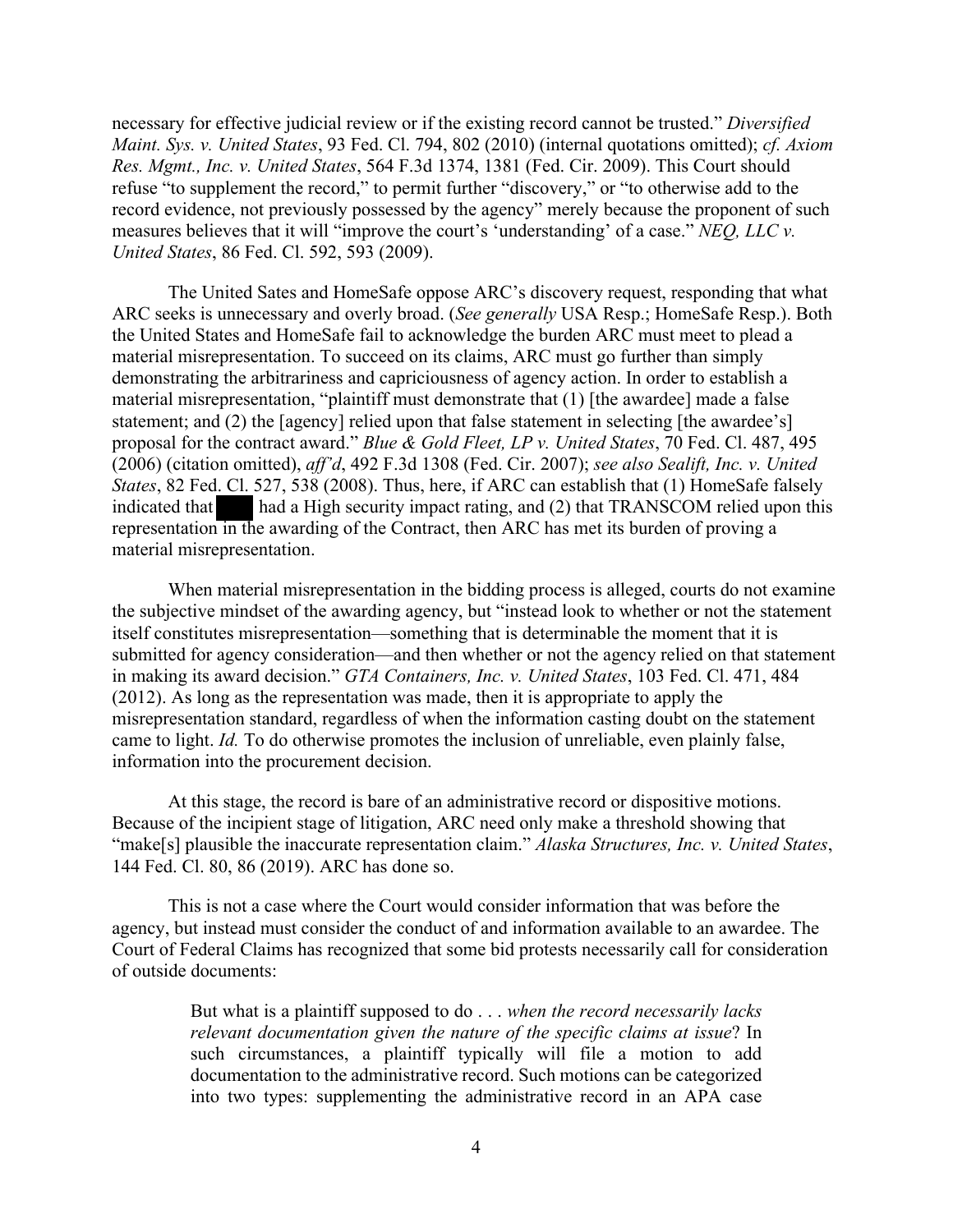means adding material to the volume of documents the agency considered, while admitting extra-record evidence means adding material outside of or in addition to the administrative record that was not necessarily considered by the agency.

*Naval Sys., Inc. v. United States*, 153 Fed. Cl. 166, 178 (2021) (emphasis added) (internal citations and quotations omitted).

"[I]t is almost inconceivable that the evidence necessary to support a claim of a knowing misrepresentation in a proposal would ever be located in an agency's administrative record filed with the Court." *Golden IT, LLC v. United States*, 157 Fed. Cl. 680, 702 (2022) (citations omitted). For the Court to evaluate ARC's material misrepresentation allegations, it logically follows that the Court must consider information supporting that statement. If, as HomeSafe's proposal states, does in fact have a High impact compliance rating, it must show its work to defend that position.

The Court balances the need for expedient resolution with the parties' burden to establish falsehoods in the bidding process. ARC has alleged that HomeSafe made a material misrepresentation in its proposal and provided at least some evidence to support that claim; whether ARC's claim is true remains to be seen. Whether HomeSafe's representation was in fact false is contingent on information that will necessarily not appear in the Administrative Record. *See Orion International Technologies v. United States*, 60 Fed. Cl. 338 (2004) (permitting discovery where the necessary evidence to support a misrepresentation claim is "not something that would ever normally be found in an agency's record"). ARC bears the burden of proof in this instance, but this Court will not blockade ARC's pursuit of information necessary to meet that burden. ARC's material misrepresentation claim necessitates consideration of evidence that one could not reasonably expect to be contained in the administrative record. *See Golden IT*, 157 Fed. Cl. at 688. Therefore, the Court grants-in-part ARC's request for discovery.

 That said, the breadth of the discovery must be narrowly tailored to the representation made and the burden of proof—i.e., whether HomeSafe's statement is false. ARC seeks to serve six interrogatories, six requests for production of documents, one request for admission on HomeSafe, and one subpoena for non-party MoveHQ containing the same six requests for production of documents. (ARC Mot. at 6). Depending on the information provided and "thoroughness" of the responses, ARC states that one or more depositions may also be necessary. (*Id.*). These requests are overly broad, which is why the Court grants only part of ARC's request.

The first four interrogatories seek information about the individuals who participated in drafting or reviewing any part of HomeSafe's misrepresentation or MoveHQ's declaration:

> 1) Identify all persons who participated in drafting or reviewing any part of the Representation.

> 2) Identify all persons who participated in drafting or reviewing any part of the Declaration.

> 3) Identify all persons who provided information relevant to the Declaration and the information provided.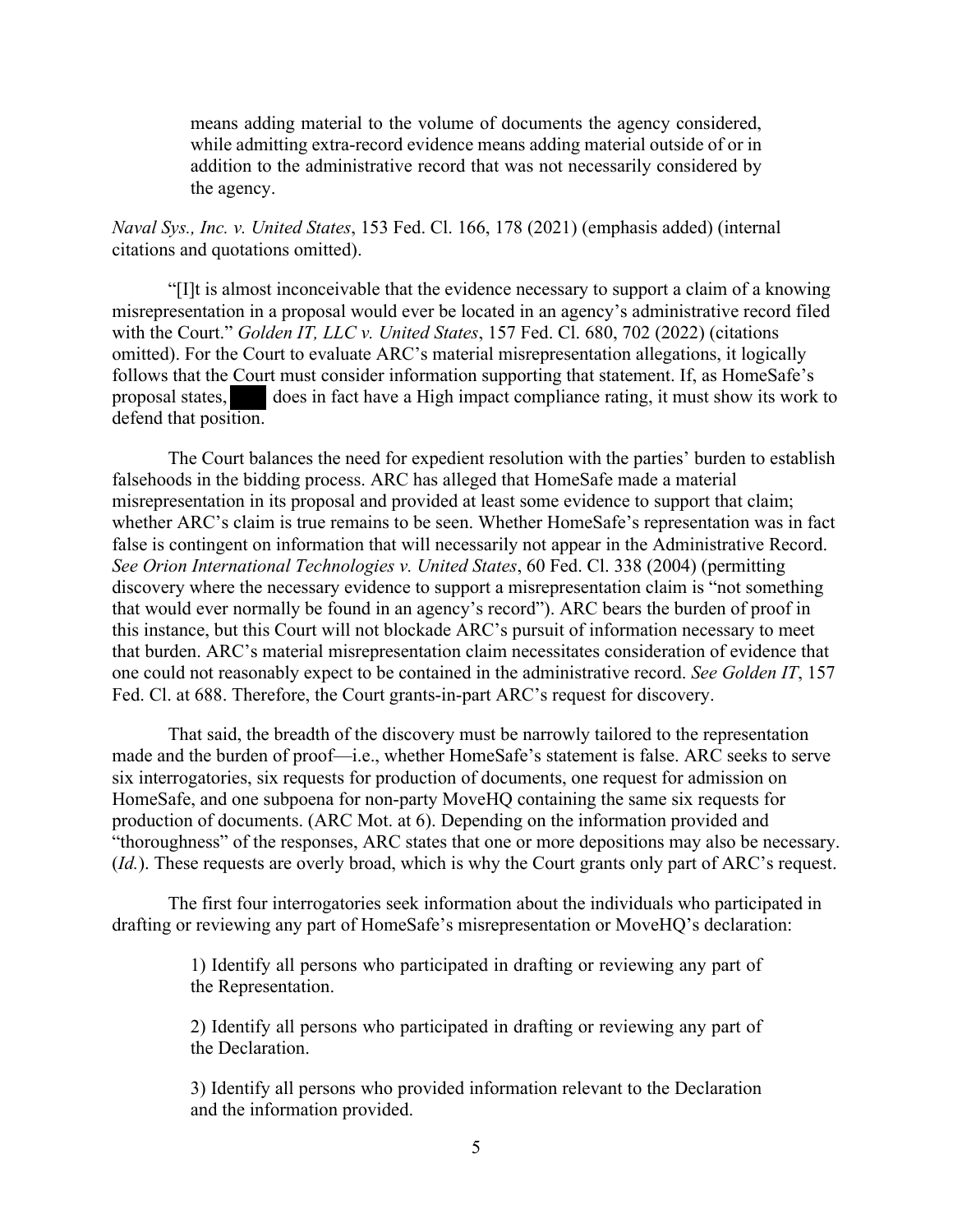4) For each person identified in response to Interrogatory Nos. 1, 2, or 3, identify all relevant experience, education, training, or other source of any potential knowledge the person possesses that could bear on the person's ability to opine on any matter included in the Representation or the Declaration.

(ARC Mot. A113-114, Ex. 13). The identity of those who participated in drafting and reviewing of the compliance-rating representation and declaration before the GAO are irrelevant so long as HomeSafe and its subcontractor stand by the questioned representation. There is no indication that HomeSafe has suddenly changed positions. Stated differently, unless HomeSafe no longer believes that its IT company has a High FedRAMP score and now believes that the statements were made by a rogue employee or in error, the only relevant information is the basis for HomeSafe's belief—not the identity of the persons responsible for the statement's inclusion in HomeSafe's proposal.

The next two interrogatories seek clarification for two specific statements that HomeSafe made in its proposal or MoveHQ made in its declaration:

> 5) Identify all bases for HomeSafe's representation, position, or view that has achieved FedRAMP High compliance."

6) Identify " 's FedRAMP status," as that term is used in Paragraph 10 in the Declaration, and all bases for this position.

(*Id.* A114). The Court finds these interrogatories to be pertinent. The declaration HomeSafe submitted to the GAO indicates that the credibility rating was correctly conveyed based on information available to it at the time. "What information?" is not an outlandish question in the face of HomeSafe's position. Accordingly, these two interrogatories are relevant and directed to the narrow issue of whether HomeSafe's representation was indeed false.

ARC's proposed requests for production seek the source documents behind various arguments or claims that HomeSafe made:

> 1) All communications involving one or more persons involved in the GHC Procurement regarding whether, how, or when achieved FedRAMP High compliance.

> 2) All communications involving one or more persons involved in the GHC Procurement regarding how HomeSafe or any of its teammates in the GHC Procurement may be able to take advantage of 's Authority To Operate to ensure its own FedRAMP compliance.

> 3) All communications involving one or more persons involved in the GHC Procurement regarding any security-related authorizations has or has not obtained.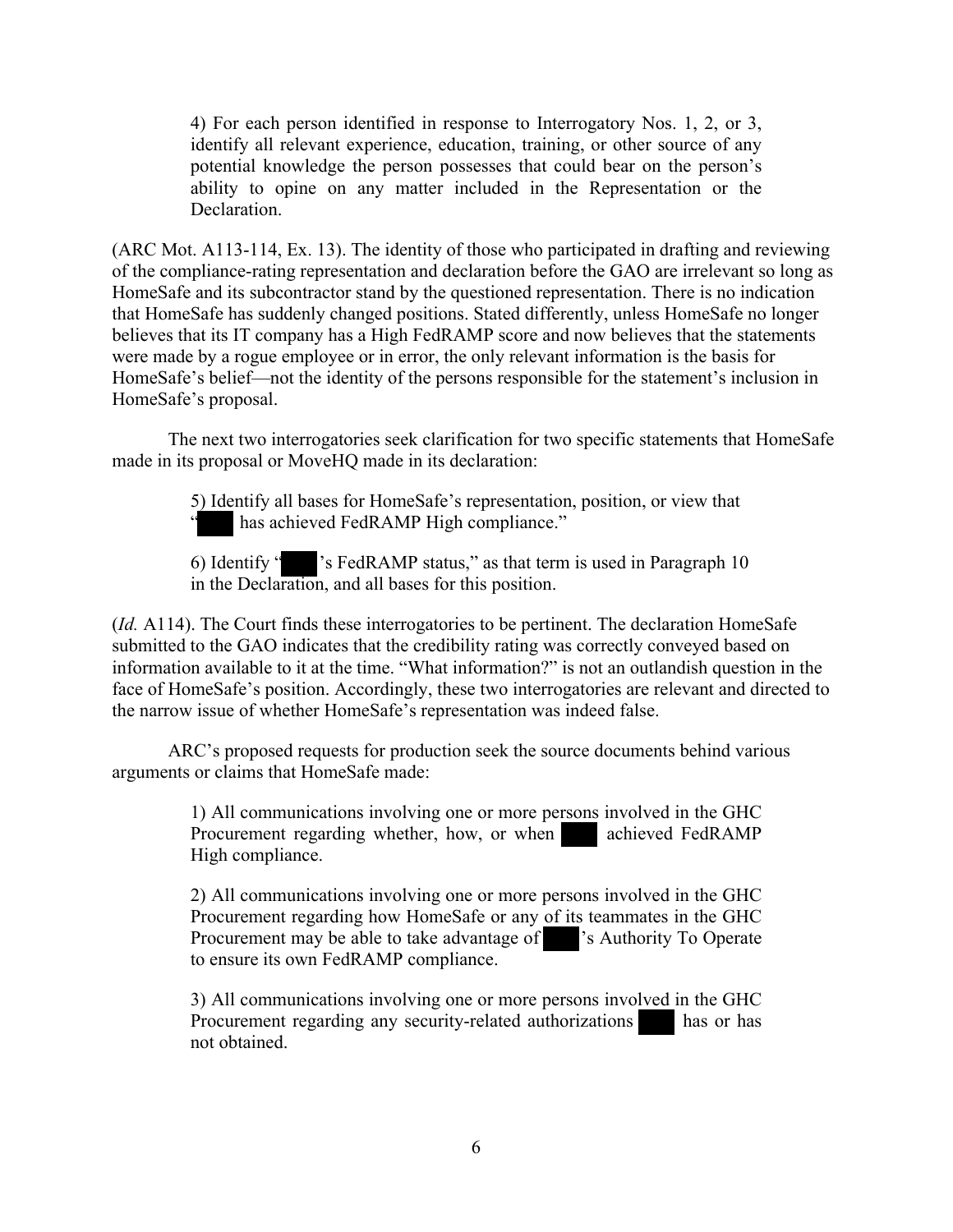4) All communications involving one or more persons involved in the GHC Procurement regarding any statement contained in the Declaration or the preparation of the Declaration.



(*Id.* A114-115). The relevance of these requested communications is not apparent. At most, those communications might tend to show the mindset of employees, agents, and associates of HomeSafe. Assuming this would go to HomeSafe's intent, rather than the fact that HomeSafe made a misrepresentation, that is not at issue. See NetCentrics Corp. v. United States, 145 Fed. Cl. 158, 169 (2019) (finding that an agency has discretion to disqualify a proposal that contains a material misrepresentation without regard to whether the misrepresentation was intentional). Consequently, discovery of this information is unwarranted. ARC requests to subpoena MoveHQ for the same production of documents. For the reasons that this level of discovery is not warranted from HomeSafe, the Court extends that finding to MoveHQ. Therefore, the Court will not grant leave for ARC to subpoena MoveHQ.

Finally, ARC also intends to issue the following request for admission:

has not obtained an authorization to operate at the High 1) Admit that impact level from any entity authorized to grant such an authorization under FedRAMP.

(*Id.* A115). ARC claims that this request will "force HomeSafe to either acknowledge what the publicly available information shows or provide an explanation for denying what it confirms." (ARC Reply at 9, ECF No. 41). Although the request appears redundant, such an admission is not overly burdensome and is relevant to the material misrepresentation analysis. Therefore, the Court will allow ARC to serve this single Request for Admission.

For the reasons stated above, the Court hereby orders as follows:

## (1) ARC's Motion is **GRANTED-IN-PART**.

- (2) ARC may serve HomeSafe with two interrogatories, (ARC Mot. A114  $\uparrow$  5–6, Ex. 13), and the single request for admission, (ARC Mot. A115, Ex. 13).
- (3) All deadlines for dispositive briefing pursuant to the Court's Scheduling Order, (ECF No. 28), are unaffected.